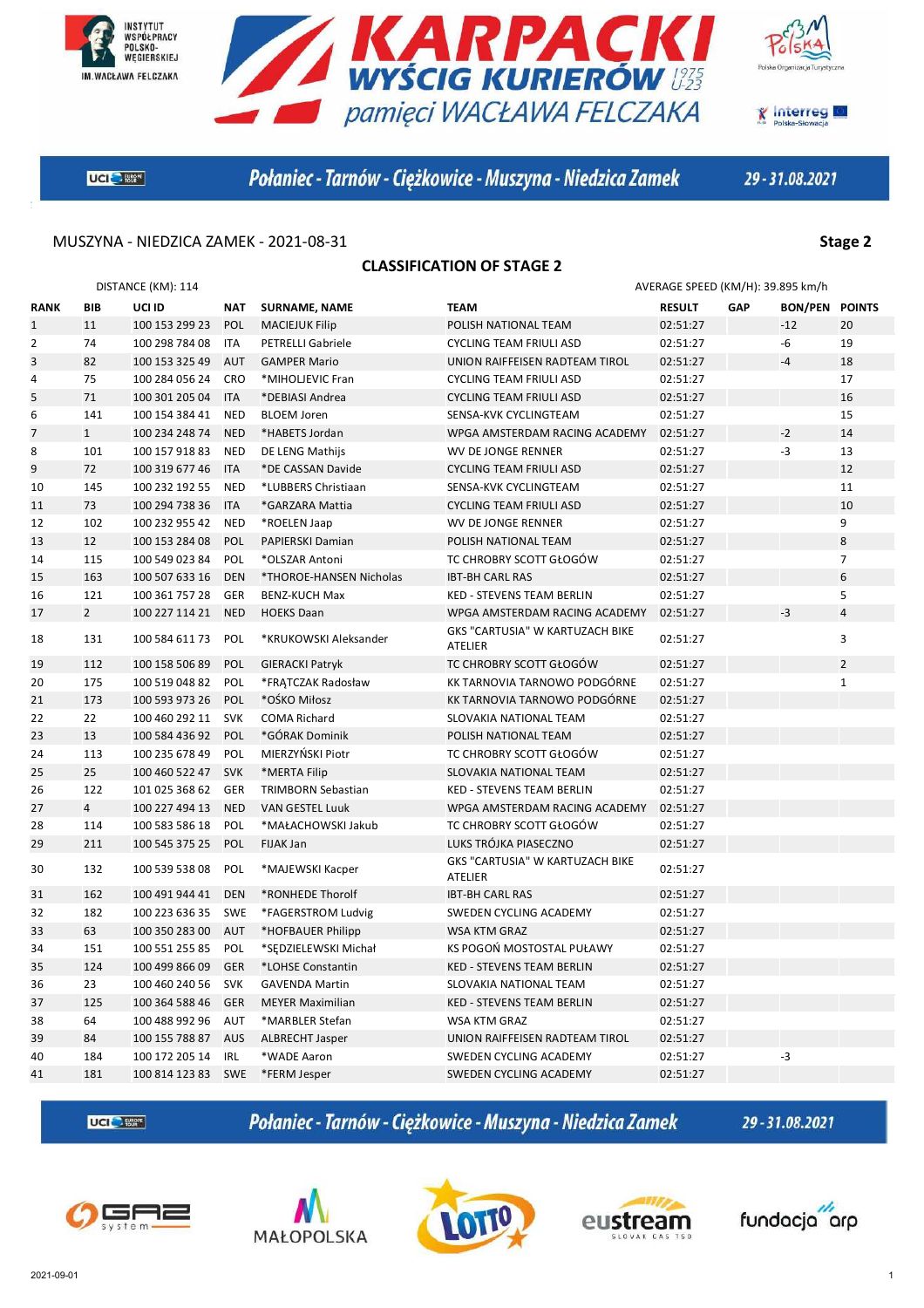







|    | UCI <sup>O</sup> Ester |                |            |                               | Połaniec - Tarnów - Ciężkowice - Muszyna - Niedzica Zamek |            | 29-31.08.2021           |
|----|------------------------|----------------|------------|-------------------------------|-----------------------------------------------------------|------------|-------------------------|
| 42 | 55                     | 100 360 582 17 | <b>RUS</b> | *BEREZNYAK Aleksandr          | <b>GAZPROM-RUSVELO U23</b>                                | 02:51:27   |                         |
| 43 | $\overline{3}$         | 100 232 331 00 | <b>NED</b> | *KRIJNSEN Jelte               | WPGA AMSTERDAM RACING ACADEMY                             | 02:51:27   |                         |
| 44 | 146                    | 100 483 836 81 | <b>NED</b> | <b>STEMAN Jip</b>             | SENSA-KVK CYCLINGTEAM                                     | 02:52:34   | $+1:07$                 |
| 45 | 164                    | 100 224 416 39 | <b>SWE</b> | *WALLINDER Wincent            | <b>IBT-BH CARL RAS</b>                                    | 02:51:27   | $-1$                    |
| 46 | 105                    | 100 226 965 66 | <b>NED</b> | <b>STAM Maikel</b>            | WV DE JONGE RENNER                                        | 02:52:34   | $+1:07 - 2$             |
| 47 | 52                     | 100 577 068 96 | <b>RUS</b> | *GANSEVICH Bogdan             | <b>GAZPROM-RUSVELO U23</b>                                | 02:52:34   | $+1:07$                 |
| 48 | 144                    | 100 233 485 87 | <b>NED</b> | *HEZEMAN Rick                 | SENSA-KVK CYCLINGTEAM                                     | 02:51:27   |                         |
| 49 | 174                    | 100 587 792 53 | POL        | *MUSIALIK Jakub               | KK TARNOVIA TARNOWO PODGÓRNE                              | 02:52:34   | $+1:07$                 |
| 50 | 133                    | 100 484 464 30 | <b>POL</b> | KRUKOWSKI Jan                 | GKS "CARTUSIA" W KARTUZACH BIKE<br><b>ATELIER</b>         | 02:52:34   | $+1:07$                 |
| 51 | 104                    | 100 227 219 29 | <b>NED</b> | *RASENBERG Martijn            | <b>WV DE JONGE RENNER</b>                                 | 02:51:27   | $-1$                    |
| 52 | 81                     | 100 836 744 06 | <b>AUT</b> | *VESELY Florian               | UNION RAIFFEISEN RADTEAM TIROL                            | 02:52:46   | $+1:19$                 |
| 53 | 135                    | 100 538 108 33 | <b>POL</b> | *NOCEŃ Maciej                 | GKS "CARTUSIA" W KARTUZACH BIKE<br><b>ATELIER</b>         | 02:52:50   | $+1:23$                 |
| 54 | 24                     | 100 460 105 18 | <b>SVK</b> | MICHALICKA Stefan             | SLOVAKIA NATIONAL TEAM                                    | 02:52:54   | $+1:27$                 |
| 55 | 53                     | 100 349 880 82 | <b>RUS</b> | YATSENKO Ivan                 | <b>GAZPROM-RUSVELO U23</b>                                | 02:51:27   |                         |
| 56 | 214                    | 100 550 805 23 | <b>POL</b> | <b>RAJTAK Mateusz</b>         | LUKS TRÓJKA PIASECZNO                                     | 02:53:59   | $+2:32$                 |
| 57 | 212                    | 100 159 222 29 | <b>POL</b> | MIAZGA Jan                    | LUKS TRÓJKA PIASECZNO                                     | 02:53:59   | $+2:32$                 |
| 58 | 171                    | 100 158 491 74 | <b>POL</b> | KOSTAŃSKI Mateusz             | KK TARNOVIA TARNOWO PODGÓRNE                              | 02:51:27   |                         |
| 59 | 152                    | 100 158 487 70 | <b>POL</b> | PROĆ Bartlomiej               | KS POGOŃ MOSTOSTAL PUŁAWY                                 | 02:51:27   |                         |
| 60 | 143                    | 100 227 943 74 | <b>NED</b> | <b>TEN BOSKE Kars</b>         | SENSA-KVK CYCLINGTEAM                                     | 02:51:27   |                         |
| 61 | 14                     | 100 535 772 25 | <b>POL</b> | *SZYMACHA Kamil               | POLISH NATIONAL TEAM                                      | 02:54:32   | $+3:05$                 |
| 62 | 183                    | 100 225 822 87 | <b>SWE</b> | *CEDERFJORD Simon             | SWEDEN CYCLING ACADEMY                                    | 02:54:49   | $+3:22$                 |
| 63 | 134                    | 100 555 883 57 | <b>POL</b> | *POMIAN Szymon                | GKS "CARTUSIA" W KARTUZACH BIKE<br><b>ATELIER</b>         | 02:51:27   |                         |
| 64 | 21                     | 100 460 432 54 | <b>SVK</b> | *VANCO Tobias                 | SLOVAKIA NATIONAL TEAM                                    | 02:55:06   | $+3:39$                 |
| 65 | 161                    | 100 365 031 04 | <b>DEN</b> | <b>MALMBERG Matias Gunnar</b> | <b>IBT-BH CARL RAS</b>                                    | 02:51:27   |                         |
| 66 | 61                     | 100 350 558 81 | <b>AUT</b> | <b>GRATZER Alexander</b>      | <b>WSA KTM GRAZ</b>                                       | 02:51:27   |                         |
| 67 | 62                     | 100 350 624 50 | <b>AUT</b> | <b>GOTZINGER Valentin</b>     | <b>WSA KTM GRAZ</b>                                       | 02:51:27   |                         |
| 68 | 155                    | 100 158 477 60 | POL        | <b>GAŃKO Antoni</b>           | KS POGOŃ MOSTOSTAL PUŁAWY                                 | 02:51:27   |                         |
| 69 | 54                     | 100 349 429 19 | <b>RUS</b> | <b>BELYAKOV Sergey</b>        | GAZPROM-RUSVELO U23                                       | 02:51:27   |                         |
| 70 | 51                     | 100 360 128 48 | <b>RUS</b> | *SENOKOSOV Oleg               | <b>GAZPROM-RUSVELO U23</b>                                | 02:51:27   | $^{\mbox{{\small -1}}}$ |
| 71 | 5                      | 100 228 315 58 | <b>NED</b> | *LEERKES Bram                 | WPGA AMSTERDAM RACING ACADEMY                             | 02:51:27   |                         |
|    | 83                     | 100 350 394 14 | <b>AUT</b> | *LUBE Bernhard                | UNION RAIFFEISEN RADTEAM TIROL                            | <b>DNF</b> |                         |
|    | 103                    | 100 156 770 02 | <b>NED</b> | <b>HAEST Jasper</b>           | WV DE JONGE RENNER                                        | <b>DNF</b> |                         |

| <b>ON THE START</b> | 73 |
|---------------------|----|
| <b>STARTED</b>      | 73 |
| <b>FINISHED</b>     | 71 |
| <b>DISQUALIFIED</b> | 0  |
|                     |    |

**UCI<sup>C</sup>** Eller

Połaniec - Tarnów - Ciężkowice - Muszyna - Niedzica Zamek







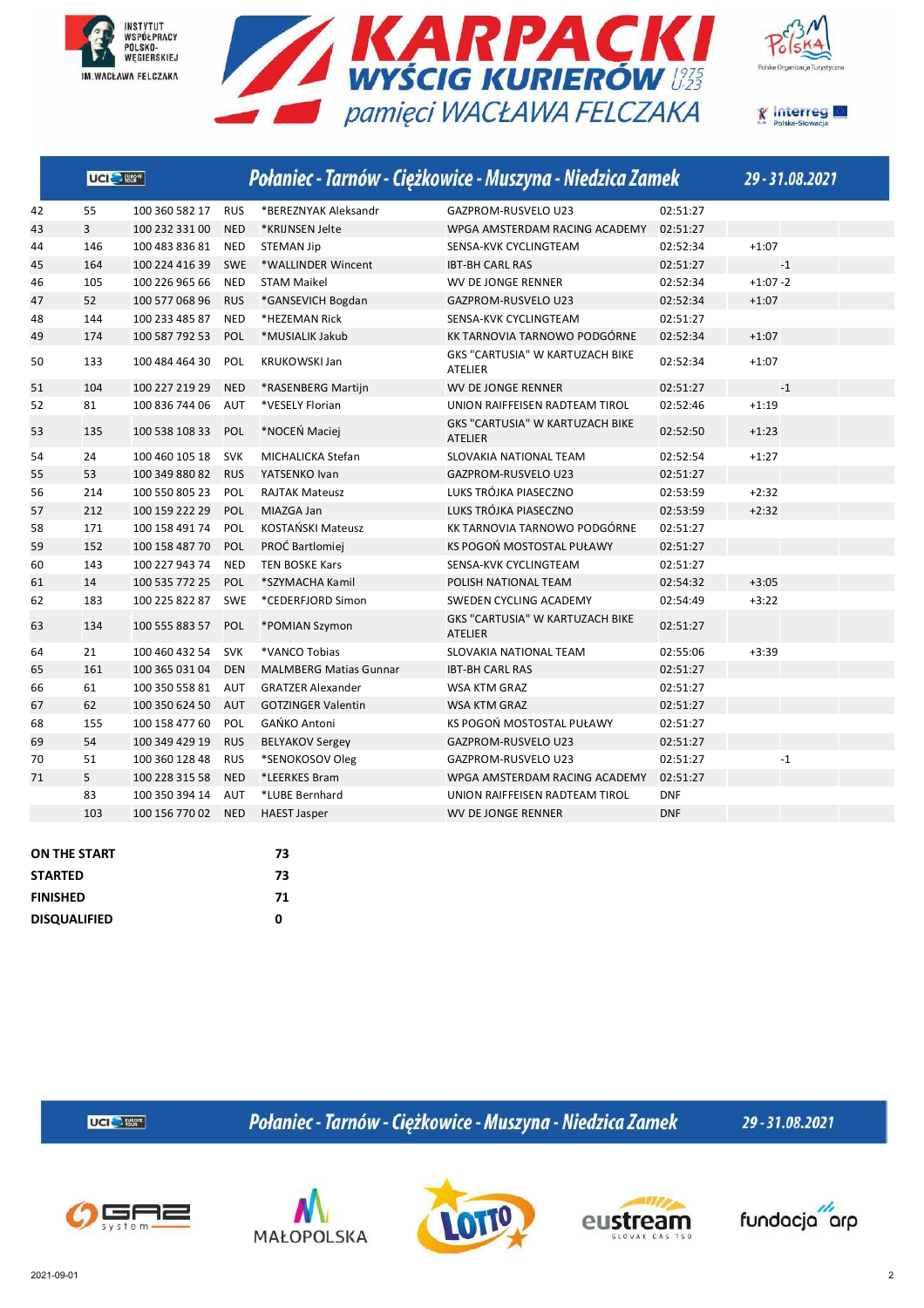







|              | <b>UCI</b> Forest | Połaniec - Tarnów - Ciężkowice - Muszyna - Niedzica Zamek |                                    |               |         |
|--------------|-------------------|-----------------------------------------------------------|------------------------------------|---------------|---------|
|              |                   |                                                           | <b>TEAM CLASSIFICATION STAGE 2</b> |               |         |
| <b>RANK</b>  | <b>CODE</b>       | <b>TEAM</b>                                               | <b>COUNTRY</b>                     | <b>RESULT</b> | GAP     |
| $\mathbf{1}$ | <b>CTF</b>        | <b>CYCLING TEAM FRIULI ASD</b>                            | <b>ITA</b>                         | 08:34:21      |         |
| 2            | <b>POL</b>        | POLISH NATIONAL TEAM                                      | <b>POL</b>                         | 08:34:21      |         |
| 3            | <b>WIE</b>        | WPGA AMSTERDAM RACING ACADEMY                             | <b>NED</b>                         | 08:34:21      |         |
| 4            | <b>CHR</b>        | TC CHROBRY SCOTT GŁOGÓW                                   | <b>POL</b>                         | 08:34:21      |         |
| 5            | <b>SKV</b>        | SENSA-KVK CYCLINGTEAM                                     | <b>NED</b>                         | 08:34:21      |         |
| 6            | <b>REN</b>        | <b>WV DE JONGE RENNER</b>                                 | <b>NED</b>                         | 08:34:21      |         |
| 7            | <b>KED</b>        | <b>KED - STEVENS TEAM BERLIN</b>                          | <b>GER</b>                         | 08:34:21      |         |
| 8            | <b>SVK</b>        | SLOVAKIA NATIONAL TEAM                                    | <b>SVK</b>                         | 08:34:21      |         |
| 9            | <b>IBT</b>        | <b>IBT-BH CARL RAS</b>                                    | <b>DEN</b>                         | 08:34:21      |         |
| 10           | <b>TAR</b>        | KK TARNOVIA TARNOWO PODGÓRNE                              | <b>POL</b>                         | 08:34:21      |         |
| 11           | <b>CRT</b>        | GKS "CARTUSIA" W KARTUZACH BIKE ATELIER                   | <b>POL</b>                         | 08:34:21      |         |
| 12           | <b>SCA</b>        | SWEDEN CYCLING ACADEMY                                    | <b>SWE</b>                         | 08:34:21      |         |
| 13           | <b>WSA</b>        | <b>WSA KTM GRAZ</b>                                       | <b>AUT</b>                         | 08:34:21      |         |
| 14           | <b>MOP</b>        | KS POGOŃ MOSTOSTAL PUŁAWY                                 | <b>POL</b>                         | 08:34:21      |         |
| 15           | GAZ               | <b>GAZPROM-RUSVELO U23</b>                                | <b>RUS</b>                         | 08:34:21      |         |
| 16           | <b>URT</b>        | UNION RAIFFEISEN RADTEAM TIROL                            | <b>AUT</b>                         | 08:35:40      | $+1:19$ |
| 17           | <b>TRP</b>        | LUKS TRÓJKA PIASECZNO                                     | <b>POL</b>                         | 08:39:25      | $+5:04$ |
|              |                   |                                                           |                                    |               |         |

### **MOUNTAIN PREMIE ON STAGE 2**

| 47 KM Skrudzina |                          |                          |                                |               |
|-----------------|--------------------------|--------------------------|--------------------------------|---------------|
| <b>RANK</b>     | <b>BIB</b>               | <b>SURNAME, NAME</b>     | <b>TEAM</b>                    | <b>POINTS</b> |
| 1               | 105                      | <b>STAM Maikel</b>       | WV DE JONGE RENNER             | 3             |
| $\overline{2}$  | 101                      | DE LENG Mathijs          | WV DE JONGE RENNER             |               |
| 3               | 25                       | <b>MERTA Filip</b>       | SLOVAKIA NATIONAL TEAM         |               |
|                 | 90 KM Przełęcz Knurowska |                          |                                |               |
| <b>RANK</b>     | <b>BIB</b>               | <b>SURNAME, NAME</b>     | <b>TEAM</b>                    | <b>POINTS</b> |
| 1               | 105                      | <b>STAM Maikel</b>       | WV DE JONGE RENNER             | 3             |
| 2               | 184                      | <b>WADE Aaron</b>        | SWEDEN CYCLING ACADEMY         |               |
| 3               | 25                       | <b>MERTA Filip</b>       | SLOVAKIA NATIONAL TEAM         |               |
|                 | 115 KM Przełęcz Trybska  |                          |                                |               |
| <b>RANK</b>     | <b>BIB</b>               | <b>SURNAME, NAME</b>     | <b>TEAM</b>                    | <b>POINTS</b> |
| 1               | 1                        | <b>HABETS Jordan</b>     | WPGA AMSTERDAM RACING ACADEMY  | 3             |
| $\overline{2}$  | 75                       | MIHOLJEVIC Fran          | <b>CYCLING TEAM FRIULI ASD</b> |               |
| 3               | 74                       | <b>PETRELLI Gabriele</b> | <b>CYCLING TEAM FRIULI ASD</b> |               |

**UCI<sup>C</sup>** Eller

Połaniec - Tarnów - Ciężkowice - Muszyna - Niedzica Zamek









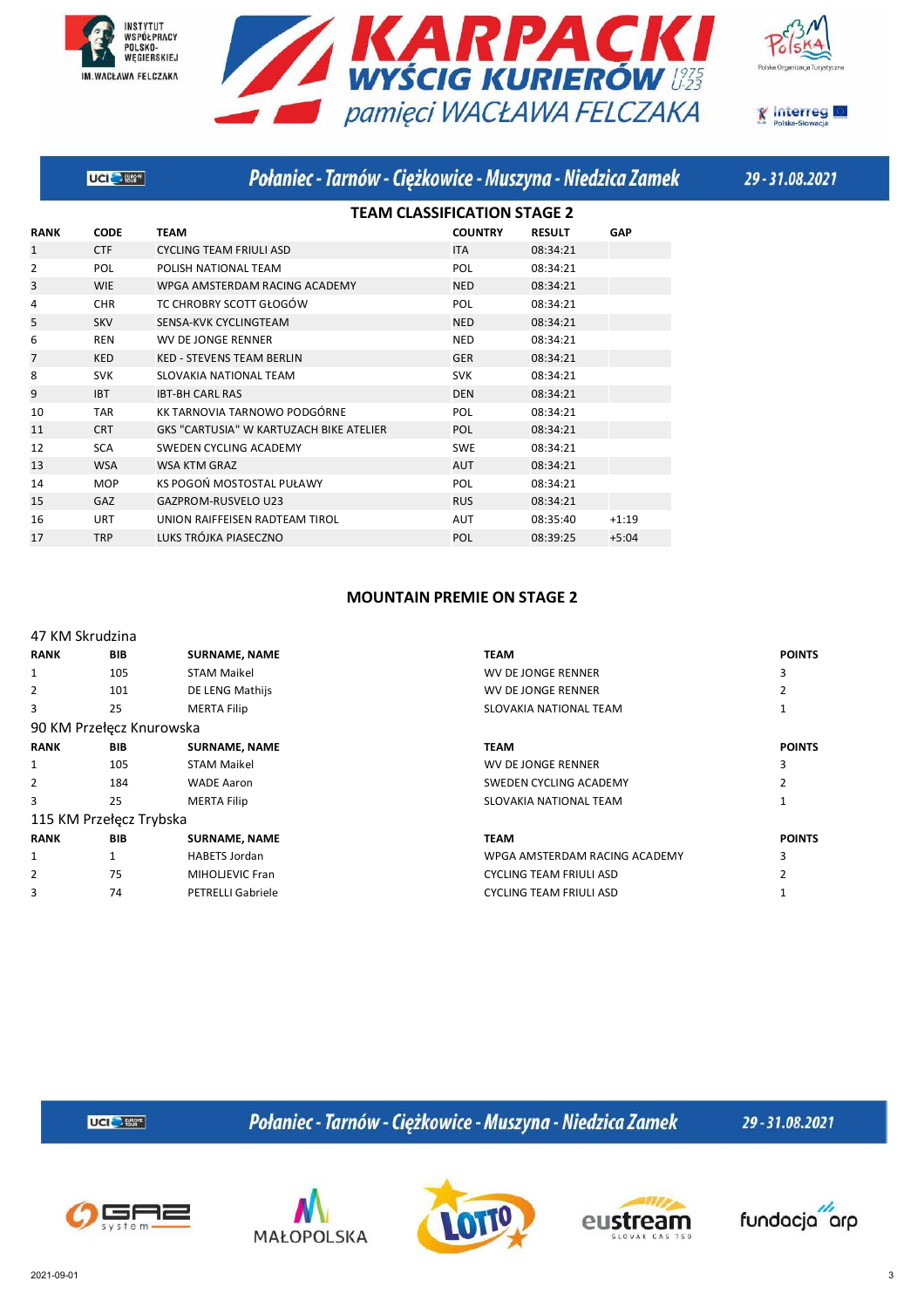







**UGIC** Start

# Połaniec - Tarnów - Ciężkowice - Muszyna - Niedzica Zamek

29-31.08.2021

### **SPRINT PREMIE ON STAGE 2**

| 30 KM Piwniczna   |            |                          |                               |                |            |
|-------------------|------------|--------------------------|-------------------------------|----------------|------------|
| <b>RANK</b>       | <b>BIB</b> | <b>SURNAME, NAME</b>     | <b>TEAM</b>                   | <b>POINTS</b>  | <b>BON</b> |
| 1                 | 2          | <b>HOEKS Daan</b>        | WPGA AMSTERDAM RACING ACADEMY | 3              | $-3$       |
| 2                 |            | <b>HABETS Jordan</b>     | WPGA AMSTERDAM RACING ACADEMY | 2              | $-2$       |
| 3                 | 164        | <b>WALLINDER Wincent</b> | <b>IBT-BH CARL RAS</b>        |                | $-1$       |
| 61 KM Łącko       |            |                          |                               |                |            |
| <b>RANK</b>       | <b>BIB</b> | <b>SURNAME, NAME</b>     | <b>TEAM</b>                   | <b>POINTS</b>  | <b>BON</b> |
| 1                 | 184        | <b>WADE Aaron</b>        | SWEDEN CYCLING ACADEMY        | 3              | $-3$       |
| 2                 | 105        | <b>STAM Maikel</b>       | WV DE JONGE RENNER            | 2              | $-2$       |
| 3                 | 51         | SENOKOSOV Oleg           | GAZPROM-RUSVELO U23           | $\mathbf{1}$   | $-1$       |
| 108 KM Nowa Biała |            |                          |                               |                |            |
| <b>RANK</b>       | <b>BIB</b> | <b>SURNAME, NAME</b>     | <b>TEAM</b>                   | <b>POINTS</b>  | <b>BON</b> |
| 1                 | 101        | DE LENG Mathijs          | WV DE JONGE RENNER            | 3              | $-3$       |
| $\overline{2}$    | 11         | <b>MACIEJUK Filip</b>    | POLISH NATIONAL TEAM          | $\overline{2}$ | $-2$       |
| 3                 | 104        | RASENBERG Martijn        | WV DE JONGE RENNER            |                | $-1$       |

**UCI<sup>C</sup>** Eller

Połaniec - Tarnów - Ciężkowice - Muszyna - Niedzica Zamek







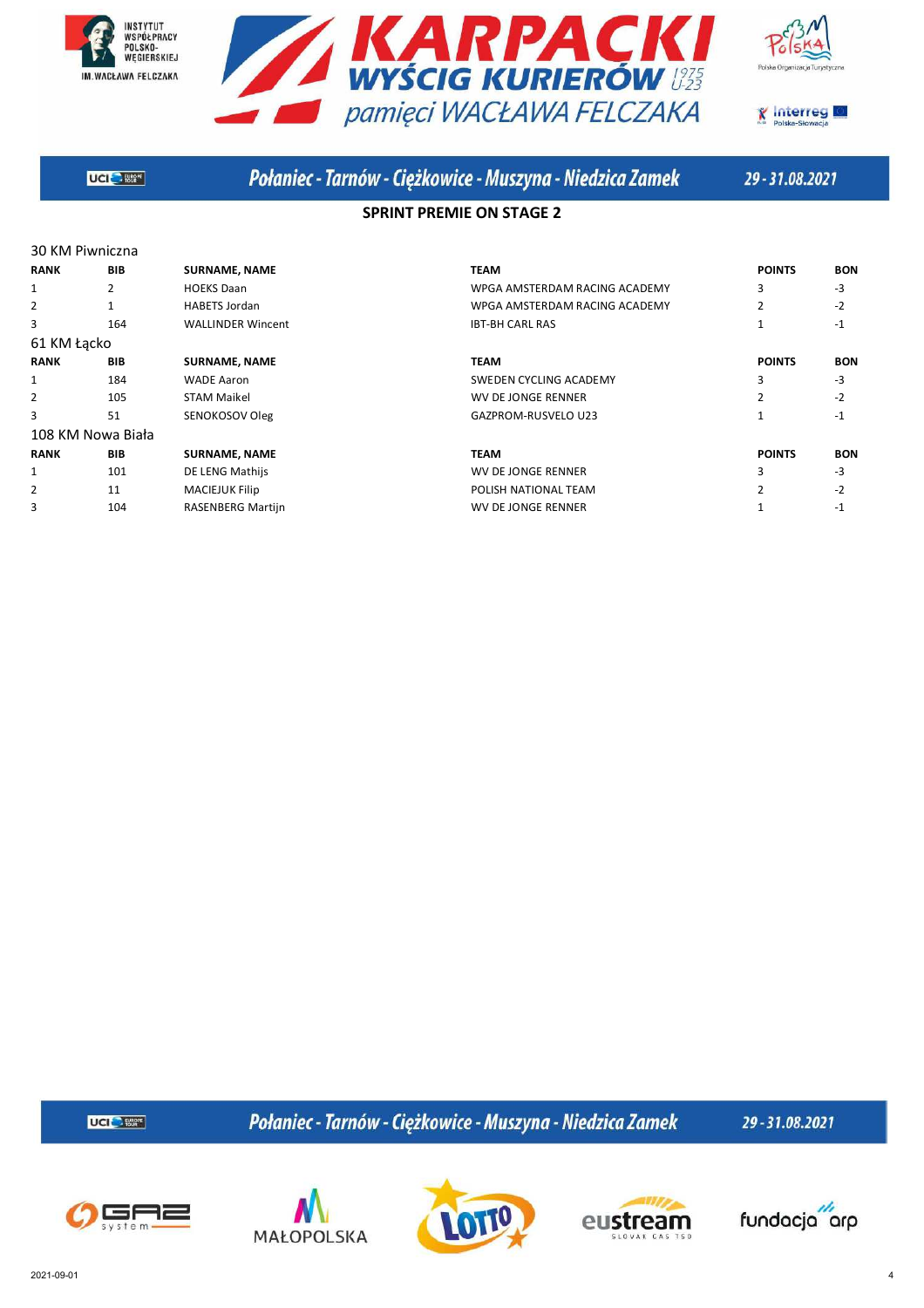





**K** Interreg

**UGIC** Start

# Połaniec - Tarnów - Ciężkowice - Muszyna - Niedzica Zamek

29-31.08.2021

### **INDIVIDUAL GENERAL CLASSIFICATION - in memory of Wacław Felczak**

|                | DISTANCE (KM): 255 |                |            |                               | AVERAGE SPEED (KM/H): 40.302 km/h              |               |         |
|----------------|--------------------|----------------|------------|-------------------------------|------------------------------------------------|---------------|---------|
| <b>RANK</b>    | BIB                | UCI ID         | <b>NAT</b> | <b>SURNAME, NAME</b>          | <b>TEAM</b>                                    | <b>RESULT</b> | GAP     |
| $\mathbf{1}$   | 11                 | 100 153 299 23 | <b>POL</b> | <b>MACIEJUK Filip</b>         | POLISH NATIONAL TEAM                           | 06:19:26      |         |
| $\overline{2}$ | $\overline{2}$     | 100 227 114 21 | <b>NED</b> | <b>HOEKS Daan</b>             | WPGA AMSTERDAM RACING ACADEMY                  | 06:19:26      |         |
| 3              | 75                 | 100 284 056 24 | <b>CRO</b> | *MIHOLJEVIC Fran              | <b>CYCLING TEAM FRIULI ASD</b>                 | 06:19:30      | $+4$    |
| 4              | $\mathbf{1}$       | 100 234 248 74 | <b>NED</b> | *HABETS Jordan                | WPGA AMSTERDAM RACING ACADEMY                  | 06:19:40      | $+14$   |
| 5              | 141                | 100 154 384 41 | <b>NED</b> | <b>BLOEM Joren</b>            | SENSA-KVK CYCLINGTEAM                          | 06:19:41      | $+15$   |
| 6              | 82                 | 100 153 325 49 | <b>AUT</b> | <b>GAMPER Mario</b>           | UNION RAIFFEISEN RADTEAM TIROL                 | 06:19:44      | $+18$   |
| $\overline{7}$ | 164                | 100 224 416 39 | <b>SWE</b> | *WALLINDER Wincent            | <b>IBT-BH CARL RAS</b>                         | 06:19:44      | $+18$   |
| 8              | 62                 | 100 350 624 50 | AUT        | <b>GOTZINGER Valentin</b>     | WSA KTM GRAZ                                   | 06:19:46      | $+20$   |
| 9              | 101                | 100 157 918 83 | <b>NED</b> | DE LENG Mathijs               | <b>WV DE JONGE RENNER</b>                      | 06:19:46      | $+20$   |
| 10             | 104                | 100 227 219 29 | <b>NED</b> | *RASENBERG Martijn            | WV DE JONGE RENNER                             | 06:19:48      | $+22$   |
| 11             | $\overline{4}$     | 100 227 494 13 | <b>NED</b> | <b>VAN GESTEL Luuk</b>        | WPGA AMSTERDAM RACING ACADEMY                  | 06:19:53      | $+27$   |
| 12             | 3                  | 100 232 331 00 | <b>NED</b> | *KRIJNSEN Jelte               | WPGA AMSTERDAM RACING ACADEMY                  | 06:19:53      | $+27$   |
| 13             | 143                | 100 227 943 74 | <b>NED</b> | <b>TEN BOSKE Kars</b>         | SENSA-KVK CYCLINGTEAM                          | 06:19:57      | $+31$   |
| 14             | 53                 | 100 349 880 82 | <b>RUS</b> | YATSENKO Ivan                 | GAZPROM-RUSVELO U23                            | 06:19:59      | $+33$   |
| 15             | 5                  | 100 228 315 58 | <b>NED</b> | *LEERKES Bram                 | WPGA AMSTERDAM RACING ACADEMY                  | 06:20:02      | $+36$   |
| 16             | 74                 | 100 298 784 08 | <b>ITA</b> | <b>PETRELLI Gabriele</b>      | <b>CYCLING TEAM FRIULI ASD</b>                 | 06:20:11      | $+45$   |
| 17             | 12                 | 100 153 284 08 | <b>POL</b> | PAPIERSKI Damian              | POLISH NATIONAL TEAM                           | 06:20:13      | $+47$   |
| 18             | 102                | 100 232 955 42 | <b>NED</b> | *ROELEN Jaap                  | WV DE JONGE RENNER                             | 06:20:18      | $+52$   |
| 19             | 131                | 100 584 611 73 | POL        | *KRUKOWSKI Aleksander         | GKS "CARTUSIA" W KARTUZACH BIKE ATELIER        | 06:20:20      | $+54$   |
| 20             | 163                | 100 507 633 16 | DEN        | *THOROE-HANSEN Nicholas       | <b>IBT-BH CARL RAS</b>                         | 06:20:21      | $+55$   |
| 21             | 55                 | 100 360 582 17 | <b>RUS</b> | *BEREZNYAK Aleksandr          | GAZPROM-RUSVELO U23                            | 06:20:24      | $+58$   |
| 22             | 151                | 100 551 255 85 | POL        | *SEDZIELEWSKI Michał          | KS POGOŃ MOSTOSTAL PUŁAWY                      | 06:20:25      | $+59$   |
| 23             | 121                | 100 361 757 28 | <b>GER</b> | <b>BENZ-KUCH Max</b>          | <b>KED - STEVENS TEAM BERLIN</b>               | 06:20:27      | $+1:01$ |
| 24             | 112                | 100 158 506 89 | POL        | <b>GIERACKI Patryk</b>        | TC CHROBRY SCOTT GŁOGÓW                        | 06:20:27      | $+1:01$ |
| 25             | 13                 | 100 584 436 92 | POL        | *GÓRAK Dominik                | POLISH NATIONAL TEAM                           | 06:20:27      | $+1:01$ |
| 26             | 171                | 100 158 491 74 | POL        | KOSTAŃSKI Mateusz             | KK TARNOVIA TARNOWO PODGÓRNE                   | 06:20:28      | $+1:02$ |
| 27             | 144                | 100 233 485 87 | <b>NED</b> | *HEZEMAN Rick                 | SENSA-KVK CYCLINGTEAM                          | 06:20:29      | $+1:03$ |
| 28             | 113                | 100 235 678 49 | POL        | MIERZYŃSKI Piotr              | TC CHROBRY SCOTT GŁOGÓW                        | 06:20:31      | $+1:05$ |
| 29             | 72                 | 100 319 677 46 | <b>ITA</b> | *DE CASSAN Davide             | <b>CYCLING TEAM FRIULI ASD</b>                 | 06:20:31      | $+1:05$ |
| 30             | 63                 | 100 350 283 00 | <b>AUT</b> | *HOFBAUER Philipp             | WSA KTM GRAZ                                   | 06:20:31      | $+1:05$ |
| 31             | 61                 | 100 350 558 81 | <b>AUT</b> | <b>GRATZER Alexander</b>      | WSA KTM GRAZ                                   | 06:20:33      | $+1:07$ |
| 32             | 132                | 100 539 538 08 | POL        | *MAJEWSKI Kacper              | <b>GKS "CARTUSIA" W KARTUZACH BIKE ATELIER</b> | 06:20:34      | $+1:08$ |
| 33             | 173                | 100 593 973 26 | POL        | *OŚKO Miłosz                  | KK TARNOVIA TARNOWO PODGÓRNE                   | 06:20:38      | $+1:12$ |
| 34             | 134                | 100 555 883 57 | POL        | *POMIAN Szymon                | GKS "CARTUSIA" W KARTUZACH BIKE ATELIER        | 06:20:39      | $+1:13$ |
| 35             | 145                | 100 232 192 55 | <b>NED</b> | *LUBBERS Christiaan           | SENSA-KVK CYCLINGTEAM                          | 06:20:41      | $+1:15$ |
| 36             | 152                | 100 158 487 70 | POL        | PROĆ Bartlomiej               | KS POGOŃ MOSTOSTAL PUŁAWY                      | 06:20:42      | $+1:16$ |
| 37             | 122                | 101 025 368 62 | <b>GER</b> | <b>TRIMBORN Sebastian</b>     | <b>KED - STEVENS TEAM BERLIN</b>               | 06:20:48      | $+1:22$ |
| 38             | 175                | 100 519 048 82 | <b>POL</b> | *FRATCZAK Radosław            | KK TARNOVIA TARNOWO PODGÓRNE                   | 06:20:54      | $+1:28$ |
| 39             | 25                 | 100 460 522 47 | <b>SVK</b> | *MERTA Filip                  | SLOVAKIA NATIONAL TEAM                         | 06:20:58      | $+1:32$ |
| 40             | 162                | 100 491 944 41 | <b>DEN</b> | *RONHEDE Thorolf              | <b>IBT-BH CARL RAS</b>                         | 06:20:59      | $+1:33$ |
| 41             | 125                | 100 364 588 46 | <b>GER</b> | <b>MEYER Maximilian</b>       | KED - STEVENS TEAM BERLIN                      | 06:20:59      | $+1:33$ |
| 42             | 161                | 100 365 031 04 | <b>DEN</b> | <b>MALMBERG Matias Gunnar</b> | <b>IBT-BH CARL RAS</b>                         | 06:21:05      | $+1:39$ |
| 43             | 73                 | 100 294 738 36 | ITA        | *GARZARA Mattia               | <b>CYCLING TEAM FRIULI ASD</b>                 | 06:21:10      | $+1:44$ |
| 44             | 114                | 100 583 586 18 | POL        | *MAŁACHOWSKI Jakub            | TC CHROBRY SCOTT GŁOGÓW                        | 06:21:14      | $+1:48$ |
| 45             | 84                 | 100 155 788 87 | <b>AUS</b> | ALBRECHT Jasper               | UNION RAIFFEISEN RADTEAM TIROL                 | 06:21:22      | $+1:56$ |
| 46             | 54                 | 100 349 429 19 | <b>RUS</b> | <b>BELYAKOV Sergey</b>        | GAZPROM-RUSVELO U23                            | 06:21:28      | $+2:02$ |

**UCI<sup>C</sup>** Eller

Połaniec - Tarnów - Ciężkowice - Muszyna - Niedzica Zamek









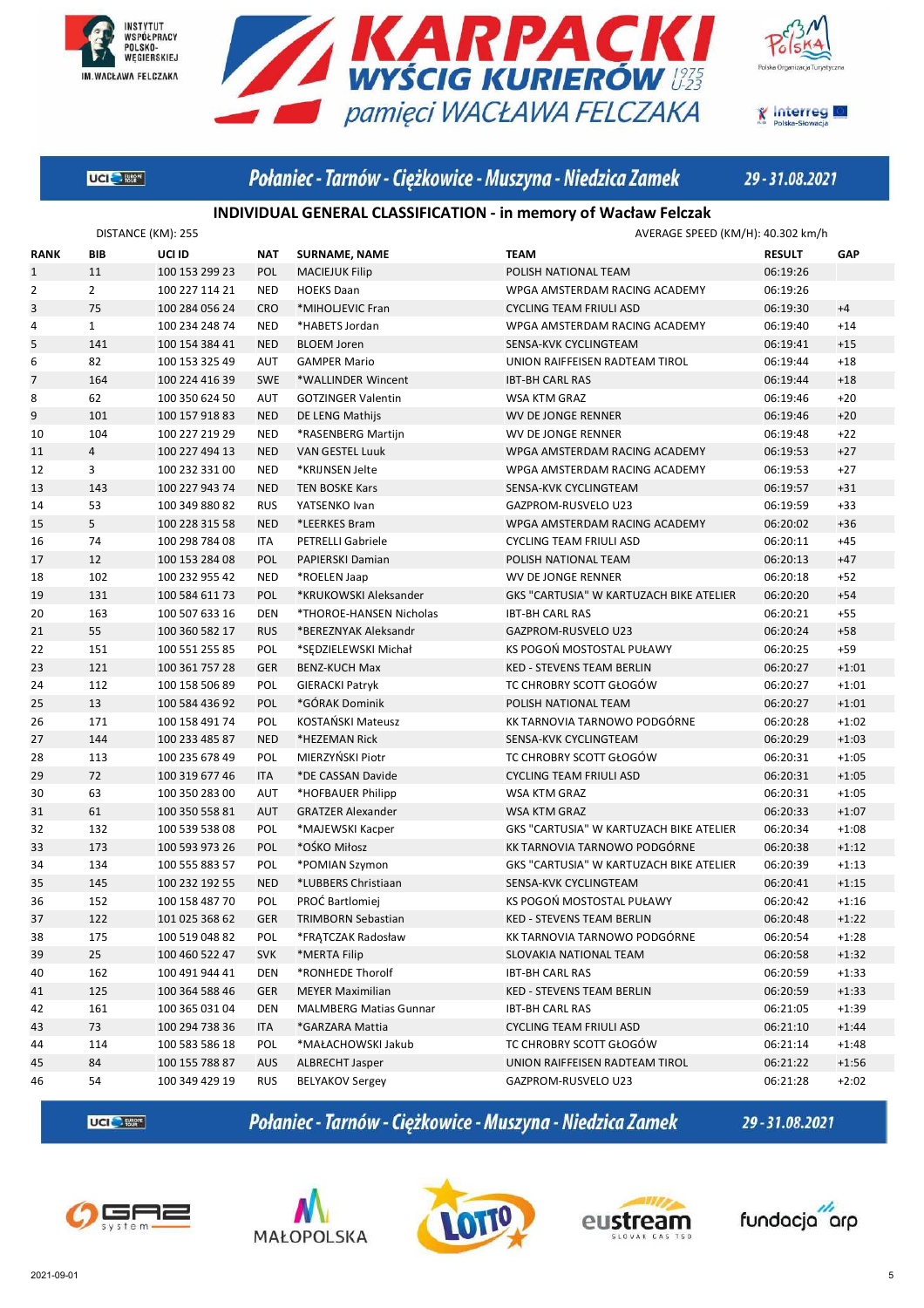







|    | UCI <sup>O</sup> |                |            |                       | Połaniec - Tarnów - Ciężkowice - Muszyna - Niedzica Zamek | 29-31.08.2021 |          |
|----|------------------|----------------|------------|-----------------------|-----------------------------------------------------------|---------------|----------|
| 47 | 105              | 100 226 965 66 | <b>NED</b> | <b>STAM Maikel</b>    | <b>WV DE JONGE RENNER</b>                                 | 06:21:32      | $+2:06$  |
| 48 | 211              | 100 545 375 25 | POL        | <b>FIJAK Jan</b>      | LUKS TRÓJKA PIASECZNO                                     | 06:21:45      | $+2:19$  |
| 49 | 146              | 100 483 836 81 | <b>NED</b> | <b>STEMAN Jip</b>     | SENSA-KVK CYCLINGTEAM                                     | 06:21:47      | $+2:21$  |
| 50 | 174              | 100 587 792 53 | POL        | *MUSIALIK Jakub       | KK TARNOVIA TARNOWO PODGÓRNE                              | 06:21:48      | $+2:22$  |
| 51 | 115              | 100 549 023 84 | POL        | *OLSZAR Antoni        | TC CHROBRY SCOTT GŁOGÓW                                   | 06:21:49      | $+2:23$  |
| 52 | 22               | 100 460 292 11 | <b>SVK</b> | <b>COMA Richard</b>   | SLOVAKIA NATIONAL TEAM                                    | 06:21:55      | $+2:29$  |
| 53 | 24               | 100 460 105 18 | <b>SVK</b> | MICHALICKA Stefan     | SLOVAKIA NATIONAL TEAM                                    | 06:22:11      | $+2:45$  |
| 54 | 133              | 100 484 464 30 | POL        | <b>KRUKOWSKI Jan</b>  | <b>GKS "CARTUSIA" W KARTUZACH BIKE ATELIER</b>            | 06:22:37      | $+3:11$  |
| 55 | 182              | 100 223 636 35 | <b>SWE</b> | *FAGERSTROM Ludvig    | SWEDEN CYCLING ACADEMY                                    | 06:23:08      | $+3:42$  |
| 56 | 212              | 100 159 222 29 | POL        | MIAZGA Jan            | LUKS TRÓJKA PIASECZNO                                     | 06:23:21      | $+3:55$  |
| 57 | 155              | 100 158 477 60 | <b>POL</b> | <b>GAŃKO Antoni</b>   | KS POGOŃ MOSTOSTAL PUŁAWY                                 | 06:23:58      | $+4:32$  |
| 58 | 124              | 100 499 866 09 | GER        | *LOHSE Constantin     | <b>KED - STEVENS TEAM BERLIN</b>                          | 06:25:35      | $+6:09$  |
| 59 | 184              | 100 172 205 14 | <b>IRL</b> | *WADE Aaron           | SWEDEN CYCLING ACADEMY                                    | 06:26:16      | $+6:50$  |
| 60 | 51               | 100 360 128 48 | <b>RUS</b> | *SENOKOSOV Oleg       | GAZPROM-RUSVELO U23                                       | 06:26:20      | $+6:54$  |
| 61 | 71               | 100 301 205 04 | <b>ITA</b> | *DEBIASI Andrea       | <b>CYCLING TEAM FRIULI ASD</b>                            | 06:27:17      | $+7:51$  |
| 62 | 52               | 100 577 068 96 | <b>RUS</b> | *GANSEVICH Bogdan     | GAZPROM-RUSVELO U23                                       | 06:27:37      | $+8:11$  |
| 63 | 64               | 100 488 992 96 | <b>AUT</b> | *MARBLER Stefan       | <b>WSA KTM GRAZ</b>                                       | 06:29:12      | $+9:46$  |
| 64 | 181              | 100 814 123 83 | <b>SWE</b> | *FERM Jesper          | SWEDEN CYCLING ACADEMY                                    | 06:29:26      | $+10:00$ |
| 65 | 14               | 100 535 772 25 | <b>POL</b> | *SZYMACHA Kamil       | POLISH NATIONAL TEAM                                      | 06:29:27      | $+10:01$ |
| 66 | 23               | 100 460 240 56 | <b>SVK</b> | <b>GAVENDA Martin</b> | SLOVAKIA NATIONAL TEAM                                    | 06:29:37      | $+10:11$ |
| 67 | 21               | 100 460 432 54 | <b>SVK</b> | *VANCO Tobias         | <b>SLOVAKIA NATIONAL TEAM</b>                             | 06:29:53      | $+10:27$ |
| 68 | 135              | 100 538 108 33 | POL        | *NOCEŃ Maciej         | <b>GKS "CARTUSIA" W KARTUZACH BIKE ATELIER</b>            | 06:30:14      | $+10:48$ |
| 69 | 81               | 100 836 744 06 | <b>AUT</b> | *VESELY Florian       | UNION RAIFFEISEN RADTEAM TIROL                            | 06:30:50      | $+11:24$ |
| 70 | 214              | 100 550 805 23 | POL        | <b>RAJTAK Mateusz</b> | LUKS TRÓJKA PIASECZNO                                     | 06:32:06      | $+12:40$ |
| 71 | 183              | 100 225 822 87 | <b>SWE</b> | *CEDERFJORD Simon     | SWEDEN CYCLING ACADEMY                                    | 06:34:39      | $+15:13$ |

### **CLASSIFICATION OF COMPETITORS 19-20 YEARS OLD - Eustream**

| <b>RANK</b>    | <b>BIB</b>   | UCI ID         | <b>SURNAME, NAME</b>          | <b>TEAM</b>                                    | <b>RESULT</b> | <b>GAP</b> |
|----------------|--------------|----------------|-------------------------------|------------------------------------------------|---------------|------------|
| 1              | 75           | 100 284 056 24 | <b>MIHOLJEVIC Fran</b>        | <b>CYCLING TEAM FRIULI ASD</b>                 | 06:19:30      |            |
| $\overline{2}$ | $\mathbf{1}$ | 100 234 248 74 | <b>HABETS Jordan</b>          | WPGA AMSTERDAM RACING ACADEMY                  | 06:19:40      | $+10$      |
| 3              | 164          | 100 224 416 39 | <b>WALLINDER Wincent</b>      | <b>IBT-BH CARL RAS</b>                         | 06:19:44      | $+14$      |
| 4              | 104          | 100 227 219 29 | RASENBERG Martijn             | <b>WV DE JONGE RENNER</b>                      | 06:19:48      | $+18$      |
| 5              | 3            | 100 232 331 00 | <b>KRIJNSEN Jelte</b>         | WPGA AMSTERDAM RACING ACADEMY                  | 06:19:53      | $+23$      |
| 6              | 5            | 100 228 315 58 | <b>LEERKES Bram</b>           | WPGA AMSTERDAM RACING ACADEMY                  | 06:20:02      | $+32$      |
| 7              | 102          | 100 232 955 42 | ROELEN Jaap                   | <b>WV DE JONGE RENNER</b>                      | 06:20:18      | $+48$      |
| 8              | 131          | 100 584 611 73 | <b>KRUKOWSKI Aleksander</b>   | GKS "CARTUSIA" W KARTUZACH BIKE ATELIER        | 06:20:20      | $+50$      |
| 9              | 163          | 100 507 633 16 | <b>THOROE-HANSEN Nicholas</b> | <b>IBT-BH CARL RAS</b>                         | 06:20:21      | $+51$      |
| 10             | 55           | 100 360 582 17 | <b>BEREZNYAK Aleksandr</b>    | <b>GAZPROM-RUSVELO U23</b>                     | 06:20:24      | $+54$      |
| 11             | 151          | 100 551 255 85 | SEDZIELEWSKI Michał           | KS POGOŃ MOSTOSTAL PUŁAWY                      | 06:20:25      | $+55$      |
| 12             | 13           | 100 584 436 92 | GÓRAK Dominik                 | POLISH NATIONAL TEAM                           | 06:20:27      | $+57$      |
| 13             | 144          | 100 233 485 87 | <b>HEZEMAN Rick</b>           | SENSA-KVK CYCLINGTEAM                          | 06:20:29      | $+59$      |
| 14             | 72           | 100 319 677 46 | DE CASSAN Davide              | <b>CYCLING TEAM FRIULI ASD</b>                 | 06:20:31      | $+1:01$    |
| 15             | 63           | 100 350 283 00 | <b>HOFBAUER Philipp</b>       | <b>WSA KTM GRAZ</b>                            | 06:20:31      | $+1:01$    |
| 16             | 132          | 100 539 538 08 | MAJEWSKI Kacper               | <b>GKS "CARTUSIA" W KARTUZACH BIKE ATELIER</b> | 06:20:34      | $+1:04$    |
| 17             | 173          | 100 593 973 26 | OŚKO Miłosz                   | KK TARNOVIA TARNOWO PODGÓRNE                   | 06:20:38      | $+1:08$    |
| 18             | 134          | 100 555 883 57 | POMIAN Szymon                 | <b>GKS "CARTUSIA" W KARTUZACH BIKE ATELIER</b> | 06:20:39      | $+1:09$    |
| 19             | 145          | 100 232 192 55 | <b>LUBBERS Christiaan</b>     | SENSA-KVK CYCLINGTEAM                          | 06:20:41      | $+1:11$    |
| 20             | 175          | 100 519 048 82 | FRATCZAK Radosław             | KK TARNOVIA TARNOWO PODGÓRNE                   | 06:20:54      | $+1:24$    |
| 21             | 25           | 100 460 522 47 | <b>MERTA Filip</b>            | <b>SLOVAKIA NATIONAL TEAM</b>                  | 06:20:58      | $+1:28$    |
|                |              |                |                               |                                                |               |            |

UCI<sup>C</sup>-RM<sup>\*</sup>

Połaniec - Tarnów - Ciężkowice - Muszyna - Niedzica Zamek







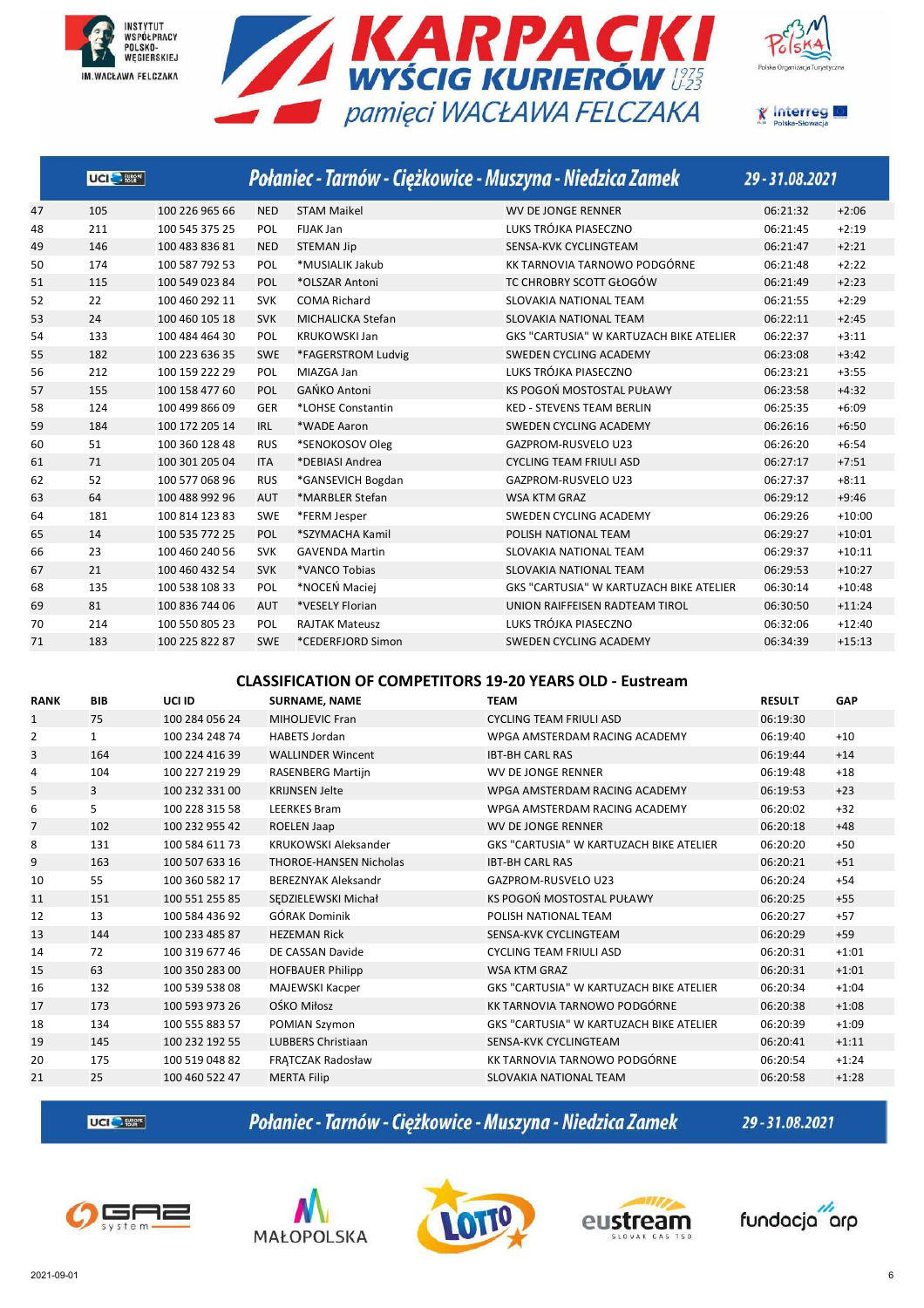







|    | UCI <sup>O</sup> |                |                          | Połaniec - Tarnów - Ciężkowice - Muszyna - Niedzica Zamek | 29 - 31.08.2021 |          |
|----|------------------|----------------|--------------------------|-----------------------------------------------------------|-----------------|----------|
| 22 | 162              | 100 491 944 41 | <b>RONHEDE Thorolf</b>   | <b>IBT-BH CARL RAS</b>                                    | 06:20:59        | $+1:29$  |
| 23 | 73               | 100 294 738 36 | <b>GARZARA Mattia</b>    | <b>CYCLING TEAM FRIULI ASD</b>                            | 06:21:10        | $+1:40$  |
| 24 | 114              | 100 583 586 18 | MAŁACHOWSKI Jakub        | TC CHROBRY SCOTT GŁOGÓW                                   | 06:21:14        | $+1:44$  |
| 25 | 174              | 100 587 792 53 | <b>MUSIALIK Jakub</b>    | KK TARNOVIA TARNOWO PODGÓRNE                              | 06:21:48        | $+2:18$  |
| 26 | 115              | 100 549 023 84 | <b>OLSZAR Antoni</b>     | TC CHROBRY SCOTT GŁOGÓW                                   | 06:21:49        | $+2:19$  |
| 27 | 182              | 100 223 636 35 | <b>FAGERSTROM Ludvig</b> | SWEDEN CYCLING ACADEMY                                    | 06:23:08        | $+3:38$  |
| 28 | 124              | 100 499 866 09 | <b>LOHSE Constantin</b>  | <b>KED - STEVENS TEAM BERLIN</b>                          | 06:25:35        | $+6:05$  |
| 29 | 184              | 100 172 205 14 | <b>WADE Aaron</b>        | SWEDEN CYCLING ACADEMY                                    | 06:26:16        | $+6:46$  |
| 30 | 51               | 100 360 128 48 | SENOKOSOV Oleg           | <b>GAZPROM-RUSVELO U23</b>                                | 06:26:20        | $+6:50$  |
| 31 | 71               | 100 301 205 04 | <b>DEBIASI Andrea</b>    | <b>CYCLING TEAM FRIULI ASD</b>                            | 06:27:17        | $+7:47$  |
| 32 | 52               | 100 577 068 96 | <b>GANSEVICH Bogdan</b>  | <b>GAZPROM-RUSVELO U23</b>                                | 06:27:37        | $+8:07$  |
| 33 | 64               | 100 488 992 96 | <b>MARBLER Stefan</b>    | <b>WSA KTM GRAZ</b>                                       | 06:29:12        | $+9:42$  |
| 34 | 181              | 100 814 123 83 | FERM Jesper              | SWEDEN CYCLING ACADEMY                                    | 06:29:26        | $+9:56$  |
| 35 | 14               | 100 535 772 25 | <b>SZYMACHA Kamil</b>    | POLISH NATIONAL TEAM                                      | 06:29:27        | $+9:57$  |
| 36 | 21               | 100 460 432 54 | <b>VANCO Tobias</b>      | SLOVAKIA NATIONAL TEAM                                    | 06:29:53        | $+10:23$ |
| 37 | 135              | 100 538 108 33 | NOCEŃ Maciei             | <b>GKS "CARTUSIA" W KARTUZACH BIKE ATELIER</b>            | 06:30:14        | $+10:44$ |
| 38 | 81               | 100 836 744 06 | <b>VESELY Florian</b>    | UNION RAIFFEISEN RADTEAM TIROL                            | 06:30:50        | $+11:20$ |
| 39 | 183              | 100 225 822 87 | CEDERFJORD Simon         | SWEDEN CYCLING ACADEMY                                    | 06:34:39        | $+15:09$ |
|    |                  |                |                          |                                                           |                 |          |

### **TEAM CLASSIFICATION - Polska Organizacja Turystyczna**

| <b>RANK</b>  | <b>CODE</b> | TEAM                                           | <b>COUNTRY</b> | <b>RESULT</b> | <b>GAP</b> |
|--------------|-------------|------------------------------------------------|----------------|---------------|------------|
| $\mathbf{1}$ | <b>WIE</b>  | WPGA AMSTERDAM RACING ACADEMY                  | <b>NED</b>     | 18:59:09      |            |
| 2            | <b>REN</b>  | WV DE JONGE RENNER                             | <b>NED</b>     | 18:59:53      | $+44$      |
| 3            | <b>SKV</b>  | SENSA-KVK CYCLINGTEAM                          | <b>NED</b>     | 19:00:09      | $+1:00$    |
| 4            | <b>POL</b>  | POLISH NATIONAL TEAM                           | <b>POL</b>     | 19:00:20      | $+1:11$    |
| 5            | <b>CTF</b>  | CYCLING TEAM FRIULI ASD                        | <b>ITA</b>     | 19:00:24      | $+1:15$    |
| 6            | <b>IBT</b>  | <b>IBT-BH CARL RAS</b>                         | <b>DEN</b>     | 19:00:36      | $+1:27$    |
| 7            | <b>WSA</b>  | <b>WSA KTM GRAZ</b>                            | <b>AUT</b>     | 19:00:44      | $+1:35$    |
| 8            | <b>CRT</b>  | <b>GKS "CARTUSIA" W KARTUZACH BIKE ATELIER</b> | <b>POL</b>     | 19:01:33      | $+2:24$    |
| 9            | <b>TAR</b>  | KK TARNOVIA TARNOWO PODGÓRNE                   | <b>POL</b>     | 19:01:36      | $+2:27$    |
| 10           | GAZ         | GAZPROM-RUSVELO U23                            | <b>RUS</b>     | 19:01:51      | $+2:42$    |
| 11           | <b>CHR</b>  | TC CHROBRY SCOTT GŁOGÓW                        | <b>POL</b>     | 19:02:01      | $+2:52$    |
| 12           | KED         | <b>KED - STEVENS TEAM BERLIN</b>               | <b>GER</b>     | 19:02:01      | $+2:52$    |
| 13           | <b>SVK</b>  | SLOVAKIA NATIONAL TEAM                         | <b>SVK</b>     | 19:03:20      | $+4:11$    |
| 14           | <b>MOP</b>  | KS POGOŃ MOSTOSTAL PUŁAWY                      | <b>POL</b>     | 19:04:59      | $+5:50$    |
| 15           | <b>URT</b>  | UNION RAIFFEISEN RADTEAM TIROL                 | <b>AUT</b>     | 19:10:11      | $+11:02$   |
| 16           | <b>TRP</b>  | LUKS TRÓJKA PIASECZNO                          | <b>POL</b>     | 19:17:09      | $+18:00$   |
| 17           | <b>SCA</b>  | SWEDEN CYCLING ACADEMY                         | <b>SWE</b>     | 19:18:33      | $+19:24$   |

### **POINT CLASSIFICATION - GAZ-SYSTEM**

| <b>RANK</b>  | <b>BIB</b> | <b>SURNAME, NAME</b>  | <b>TEAM</b>                    | <b>POINTS</b> |
|--------------|------------|-----------------------|--------------------------------|---------------|
| $\mathbf{1}$ | 11         | <b>MACIEJUK Filip</b> | POLISH NATIONAL TEAM           | 56            |
| 2            | 75         | MIHOLJEVIC Fran       | <b>CYCLING TEAM FRIULI ASD</b> | 55            |
| 3            | 141        | <b>BLOEM Joren</b>    | SENSA-KVK CYCLINGTEAM          | 44            |
| 4            |            | HABETS Jordan         | WPGA AMSTERDAM RACING ACADEMY  | 43            |
| 5            |            | <b>HOEKS Daan</b>     | WPGA AMSTERDAM RACING ACADEMY  | 42            |
| 6            | 82         | <b>GAMPER Mario</b>   | UNION RAIFFEISEN RADTEAM TIROL | 36            |
| 7            | 101        | DE LENG Mathijs       | WV DE JONGE RENNER             | 33            |
|              |            |                       |                                |               |

**UCI<sup>C</sup>** 

Połaniec - Tarnów - Ciężkowice - Muszyna - Niedzica Zamek









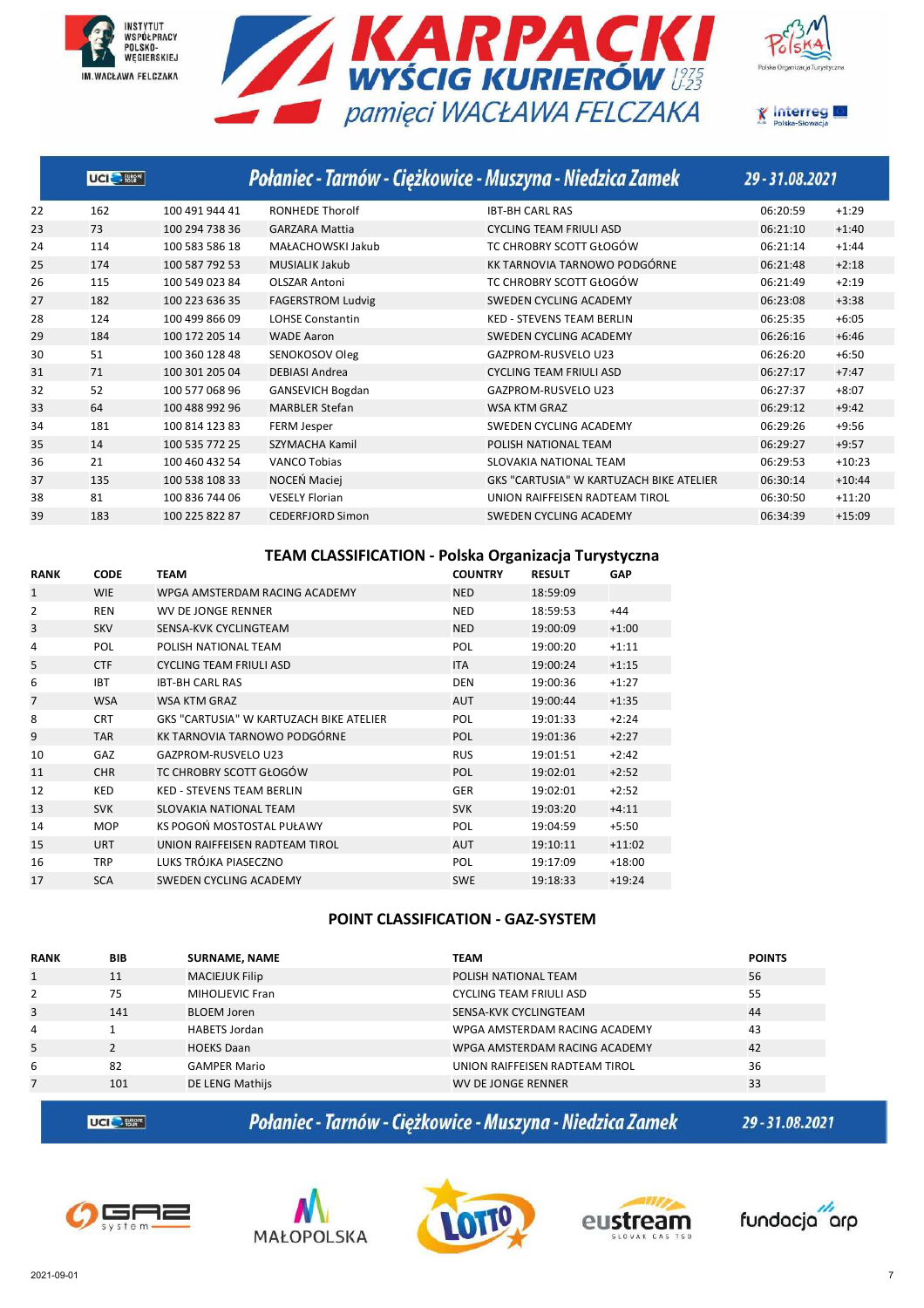![](_page_7_Picture_0.jpeg)

![](_page_7_Picture_1.jpeg)

![](_page_7_Picture_2.jpeg)

![](_page_7_Picture_3.jpeg)

|    | UCI <sup>O</sup> Harr |                               | Połaniec - Tarnów - Ciężkowice - Muszyna - Niedzica Zamek | 29-31.08.2021  |
|----|-----------------------|-------------------------------|-----------------------------------------------------------|----------------|
| 8  | 74                    | <b>PETRELLI Gabriele</b>      | <b>CYCLING TEAM FRIULI ASD</b>                            | 29             |
| 9  | 62                    | <b>GOTZINGER Valentin</b>     | <b>WSA KTM GRAZ</b>                                       | 25             |
| 10 | 102                   | <b>ROELEN Jaap</b>            | <b>WV DE JONGE RENNER</b>                                 | 22             |
| 11 | 164                   | <b>WALLINDER Wincent</b>      | <b>IBT-BH CARL RAS</b>                                    | 20             |
| 12 | 104                   | <b>RASENBERG Martijn</b>      | <b>WV DE JONGE RENNER</b>                                 | 20             |
| 13 | 72                    | DE CASSAN Davide              | <b>CYCLING TEAM FRIULI ASD</b>                            | 19             |
| 14 | 12                    | <b>PAPIERSKI Damian</b>       | POLISH NATIONAL TEAM                                      | 19             |
| 15 | $\overline{4}$        | <b>VAN GESTEL Luuk</b>        | WPGA AMSTERDAM RACING ACADEMY                             | 18             |
| 16 | 71                    | <b>DEBIASI Andrea</b>         | <b>CYCLING TEAM FRIULI ASD</b>                            | 16             |
| 17 | 5                     | <b>LEERKES Bram</b>           | WPGA AMSTERDAM RACING ACADEMY                             | 16             |
| 18 | 3                     | <b>KRIJNSEN Jelte</b>         | WPGA AMSTERDAM RACING ACADEMY                             | 14             |
| 19 | 184                   | <b>WADE Aaron</b>             | <b>SWEDEN CYCLING ACADEMY</b>                             | 13             |
| 20 | 143                   | <b>TEN BOSKE Kars</b>         | SENSA-KVK CYCLINGTEAM                                     | 12             |
| 21 | 145                   | <b>LUBBERS Christiaan</b>     | SENSA-KVK CYCLINGTEAM                                     | 11             |
| 22 | 53                    | YATSENKO Ivan                 | GAZPROM-RUSVELO U23                                       | 11             |
| 23 | 73                    | <b>GARZARA Mattia</b>         | <b>CYCLING TEAM FRIULI ASD</b>                            | 10             |
| 24 | 163                   | <b>THOROE-HANSEN Nicholas</b> | <b>IBT-BH CARL RAS</b>                                    | 9              |
| 25 | 115                   | <b>OLSZAR Antoni</b>          | TC CHROBRY SCOTT GŁOGÓW                                   | $\overline{7}$ |
| 26 | 121                   | <b>BENZ-KUCH Max</b>          | <b>KED - STEVENS TEAM BERLIN</b>                          | 5              |
| 27 | 64                    | <b>MARBLER Stefan</b>         | <b>WSA KTM GRAZ</b>                                       | 5              |
| 28 | 161                   | <b>MALMBERG Matias Gunnar</b> | <b>IBT-BH CARL RAS</b>                                    | 5              |
| 29 | 131                   | <b>KRUKOWSKI Aleksander</b>   | <b>GKS "CARTUSIA" W KARTUZACH BIKE ATELIER</b>            | 4              |
| 30 | 55                    | <b>BEREZNYAK Aleksandr</b>    | <b>GAZPROM-RUSVELO U23</b>                                | 4              |
| 31 | 112                   | <b>GIERACKI Patryk</b>        | TC CHROBRY SCOTT GŁOGÓW                                   | $\overline{2}$ |
| 32 | 175                   | <b>FRATCZAK Radosław</b>      | KK TARNOVIA TARNOWO PODGÓRNE                              | $\mathbf{1}$   |

### **MOUNTAIN CLASSIFICATION - MAŁOPOLSKA**

| <b>RANK</b> | <b>BIB</b>     | <b>SURNAME, NAME</b>      | <b>TEAM</b>                    | <b>POINTS</b>  |
|-------------|----------------|---------------------------|--------------------------------|----------------|
| 1           | 101            | DE LENG Mathijs           | <b>WV DE JONGE RENNER</b>      | 14             |
| 2           | 105            | <b>STAM Maikel</b>        | WV DE JONGE RENNER             | 6              |
| 3           | 62             | <b>GOTZINGER Valentin</b> | WSA KTM GRAZ                   | 4              |
| 4           | $\mathbf{1}$   | <b>HABETS Jordan</b>      | WPGA AMSTERDAM RACING ACADEMY  | 3              |
| 5           | 82             | <b>GAMPER Mario</b>       | UNION RAIFFEISEN RADTEAM TIROL | 3              |
| 6           | 141            | <b>BLOEM Joren</b>        | SENSA-KVK CYCLINGTEAM          | 3              |
| 7           | 11             | <b>MACIEJUK Filip</b>     | POLISH NATIONAL TEAM           | $\overline{2}$ |
| 8           | 75             | MIHOLJEVIC Fran           | <b>CYCLING TEAM FRIULI ASD</b> | $\overline{2}$ |
| 9           | 25             | <b>MERTA Filip</b>        | SLOVAKIA NATIONAL TEAM         | $\overline{2}$ |
| 10          | 54             | <b>BELYAKOV Sergey</b>    | GAZPROM-RUSVELO U23            | $\overline{2}$ |
| 11          | $\overline{2}$ | <b>HOEKS Daan</b>         | WPGA AMSTERDAM RACING ACADEMY  | $\mathbf{1}$   |
| 12          | 4              | <b>VAN GESTEL Luuk</b>    | WPGA AMSTERDAM RACING ACADEMY  | $\mathbf{1}$   |
| 13          | 74             | <b>PETRELLI Gabriele</b>  | <b>CYCLING TEAM FRIULI ASD</b> | $\mathbf{1}$   |
| 14          | 12             | PAPIERSKI Damian          | POLISH NATIONAL TEAM           |                |
| 15          | 112            | <b>GIERACKI Patryk</b>    | TC CHROBRY SCOTT GŁOGÓW        | $\mathbf{1}$   |
| 16          | 212            | MIAZGA Jan                | LUKS TRÓJKA PIASECZNO          | $\mathbf 1$    |
| 17          | 184            | <b>WADE Aaron</b>         | SWEDEN CYCLING ACADEMY         | $\mathbf{1}$   |

**UCI<sup>C</sup>** Eller

Połaniec - Tarnów - Ciężkowice - Muszyna - Niedzica Zamek

![](_page_7_Picture_10.jpeg)

![](_page_7_Picture_11.jpeg)

![](_page_7_Picture_12.jpeg)

![](_page_7_Picture_13.jpeg)

![](_page_7_Picture_14.jpeg)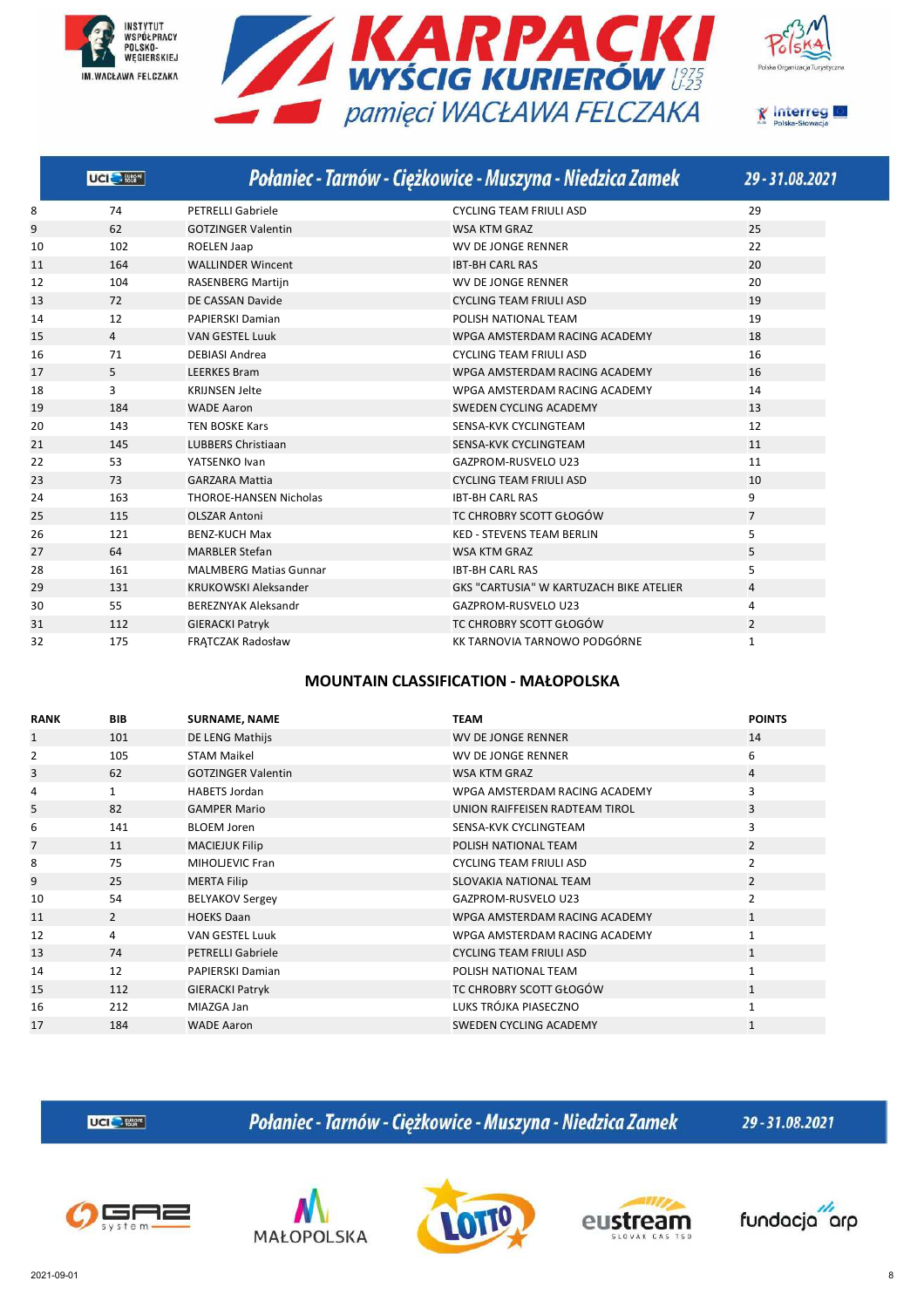![](_page_8_Picture_0.jpeg)

![](_page_8_Picture_1.jpeg)

![](_page_8_Picture_2.jpeg)

![](_page_8_Picture_3.jpeg)

**UCI SERVICE** 

## Połaniec - Tarnów - Ciężkowice - Muszyna - Niedzica Zamek

29-31.08.2021

### **ACTIVE CLASSIFICATION - LOTTO**

| <b>RANK</b> | <b>BIB</b>     | <b>SURNAME, NAME</b>      | <b>TEAM</b>                    | <b>POINTS</b>  |
|-------------|----------------|---------------------------|--------------------------------|----------------|
| 1           | 101            | DE LENG Mathijs           | WV DE JONGE RENNER             | 6              |
| 2           | $\overline{2}$ | <b>HOEKS Daan</b>         | WPGA AMSTERDAM RACING ACADEMY  | 3              |
| 3           | 82             | <b>GAMPER Mario</b>       | UNION RAIFFEISEN RADTEAM TIROL | 3              |
| 4           | 144            | <b>HEZEMAN Rick</b>       | SENSA-KVK CYCLINGTEAM          | 3              |
| 5           | 184            | <b>WADE Aaron</b>         | SWEDEN CYCLING ACADEMY         | 3              |
| 6           | 11             | <b>MACIEJUK Filip</b>     | POLISH NATIONAL TEAM           | 2              |
| 7           | 75             | MIHOLJEVIC Fran           | <b>CYCLING TEAM FRIULI ASD</b> | $\overline{2}$ |
| 8           | $\mathbf{1}$   | <b>HABETS Jordan</b>      | WPGA AMSTERDAM RACING ACADEMY  | 2              |
| 9           | 62             | <b>GOTZINGER Valentin</b> | WSA KTM GRAZ                   | $\overline{2}$ |
| 10          | 12             | PAPIERSKI Damian          | POLISH NATIONAL TEAM           | $\overline{2}$ |
| 11          | 105            | <b>STAM Maikel</b>        | <b>WV DE JONGE RENNER</b>      | $\overline{2}$ |
| 12          | 164            | <b>WALLINDER Wincent</b>  | <b>IBT-BH CARL RAS</b>         |                |
| 13          | 104            | RASENBERG Martijn         | WV DE JONGE RENNER             |                |
| 14          | 4              | <b>VAN GESTEL Luuk</b>    | WPGA AMSTERDAM RACING ACADEMY  |                |
| 15          | 51             | SENOKOSOV Oleg            | <b>GAZPROM-RUSVELO U23</b>     |                |

### **COMMISSAIRES PANEL COMMUNIQUE**

### **2.6.027 Incident in the las 3 kilometres**

Riders affected will be credited with the time of the rider or riders in whosecompany they were riding at the moment of the incident.

Zawodnicy uczestniczący w kraksie na ostatnich 3 km otrzymali czas zawodników z którymi jechali w momencie wypadku.

Miguel Echezortu President of the Commissaires Pannel

UCI<sup>C</sup>- Etter

Połaniec - Tarnów - Ciężkowice - Muszyna - Niedzica Zamek

![](_page_8_Picture_17.jpeg)

![](_page_8_Picture_18.jpeg)

![](_page_8_Picture_19.jpeg)

![](_page_8_Picture_20.jpeg)

![](_page_8_Picture_21.jpeg)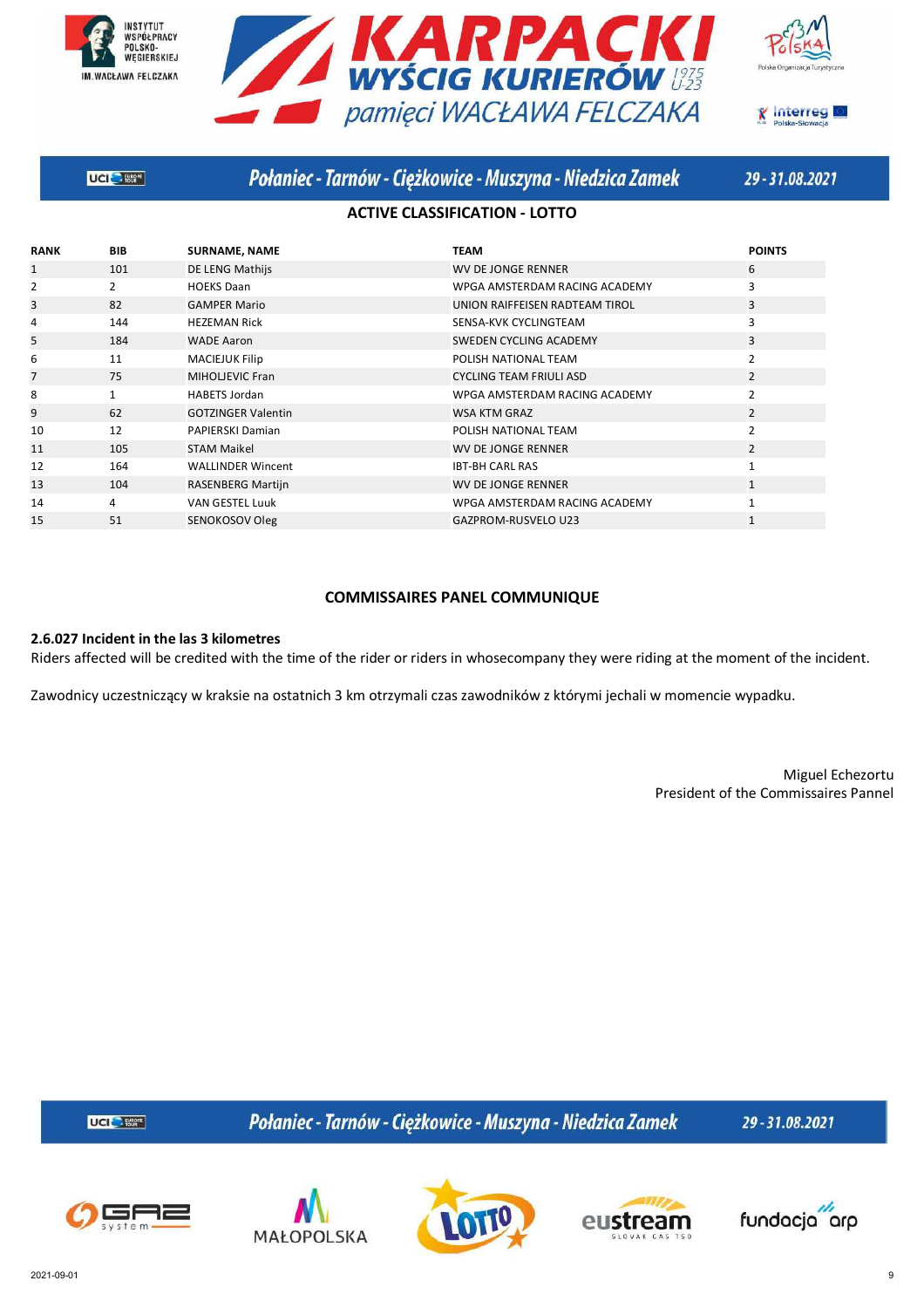![](_page_9_Picture_0.jpeg)

![](_page_9_Picture_1.jpeg)

![](_page_9_Picture_2.jpeg)

**UCIC** - 1862<sup>F</sup>

# Połaniec - Tarnów - Ciężkowice - Muszyna - Niedzica Zamek

29-31.08.2021

**JERSEY HOLDERS AFTER STAGE 2**

### **INDIVIDUAL GENERAL CLASSIFICATION - white**

![](_page_9_Picture_8.jpeg)

# **IN MEMORY OF WACŁAW FELCZAK**

**Maciejuk Filip (11) POLISH NATIONAL TEAM**

#### **POINT CLASSIFICATION - orange**

![](_page_9_Picture_12.jpeg)

#### **MOUNTAIN CLASSIFICATION - green**

![](_page_9_Picture_14.jpeg)

#### **ACTIVE CLASSIFICATION - blue**

![](_page_9_Picture_16.jpeg)

### **GAZ-SYSTEM**

**Maciejuk Filip (11) POLISH NATIONAL TEAM**

### **MAŁOPOLSKA**

**De Leng Mathijs (101) WV DE JONGE RENNER**

**LOTTO**

**De Leng Mathijs (101) WV DE JONGE RENNER**

Połaniec - Tarnów - Ciężkowice - Muszyna - Niedzica Zamek

29-31.08.2021

![](_page_9_Picture_25.jpeg)

UCI<sup>C</sup>- Etter

![](_page_9_Picture_26.jpeg)

![](_page_9_Picture_27.jpeg)

![](_page_9_Picture_28.jpeg)

![](_page_9_Picture_29.jpeg)

2021-09-01 10